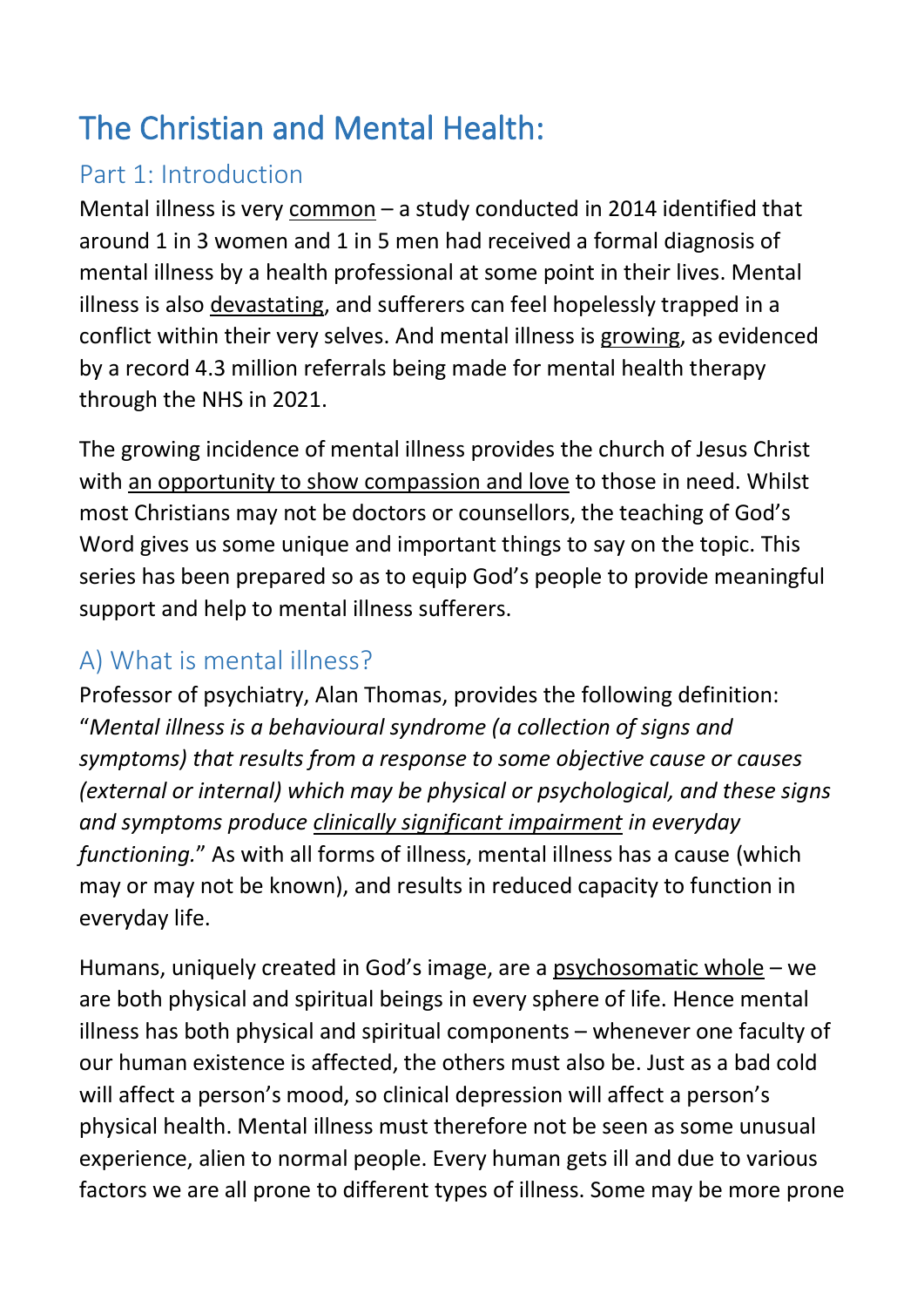to heart disease, others to depression. As with other illnesses, mental illnesses vary in terms of severity, and consequently vary in terms of the extent and type of treatment required.

Most of the Bible is set in the context of life in a fallen world, and illness is a very present feature. This includes apparent symptoms of mental illness, such as in the case of Elijah following the contest on Mount Carmel (1 Kings 19:4), and in many of the Psalms of lament (e.g. Psalm 13, 42, 88, etc.).

# B) Why has mental illness grown?

This is a complex issue and a comprehensive answer is impossible. The following are not the only factors, but they are all clearly contributory.

## 1. Under-reporting before

The medical understanding of mental illness has grown significantly in the last 100 years, and we are much better at diagnosing and treating it today than a century ago. Mental illness has always been around but due to a lack of adequate understanding and treatment, as well as the consequent stigma of being labelled "mad", it would have been hidden in previous generations.

### 2. Over-diagnosis today

There is little doubt that a diagnosis of "mental illness" is given very rapidly today, including in situations when it is not appropriate. Life in a Genesis 3 world necessarily involves distress and disappointment, and these things are not mental illness.

### 3. Increasing family breakdowns

A decrease in the number of couples getting married along with an increase in the number of cohabiting couples separating has resulted in two consequences: greatly increased loneliness, and greatly increased incidence of children not living with both parents. Both of these consequences are known to be significant factors in higher rates of mental illness.

### 4. The rise of individualism

Over the last half century the success of "self-esteem philosophy" has been remarkable, producing a generation of individuals who take it for granted that they are highly important. However, studies consistently show that seeking to boost self-esteem has a negative impact upon mental wellbeing.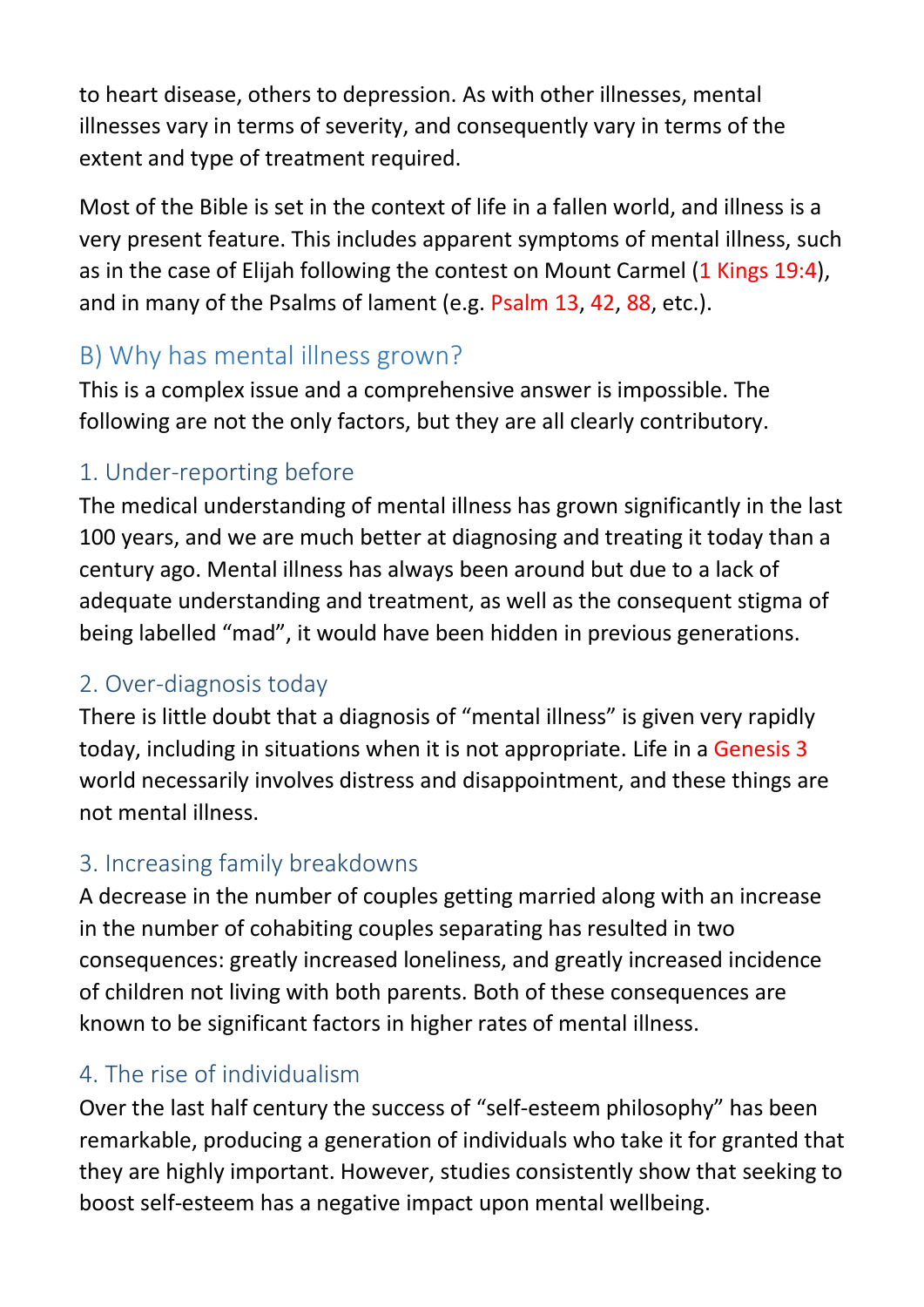## 5. The overabundance of choice

In a world where "pursuing your dreams" is the key to a successful life, individual liberties become paramount. Coupled with a massive rise in wealth we find ourselves facing almost limitless choices in life, whether in career, marriage partner, location and so on. The consequent "fear of missing out" complex means that such choices create enormous anxiety.

#### 6. High lifestyle expectations

As wealth has risen, so have lifestyle expectations. Often these can only be achieved through extremely stretched and draining schedules, with corresponding increase in stress levels.

### 7. The Smartphone

Smartphones are designed with brain chemistry in mind and quickly become addictive. Whilst they have many benefits, if not used in a wise and measured way, the constant stream of brief and varied information exhausts our minds, inhibits our ability to concentrate and makes sleep more difficult.

#### 8. Social media

Along with the smartphone, social media is a mixed blessing. It can be a helpful tool for sharing news and keeping in touch. It can also be an ideal tool for cyber-bullying as well as breeding discontentment through envying the lives of others as represented through the media platform.

#### 9. Covid-19

As well as the increased fear of death due to the pandemic, the lockdowns disrupted ordinary human life in significant ways, affecting our work, routines and relationships.

When the above is considered, it would not be a wrong conclusion to make that much of life in 21<sup>st</sup> century Britain is mentally unhealthy.

#### C) How can we respond?

We must acknowledge our limitations in this area. We cannot "fix" those with mental illness through a Bible verse or prayer, and we must be on guard against speaking confidently on areas in which we have no expertise. That said, there is still much of benefit that the church can bring. The following gives a general starting point for providing help to those with mental illness.